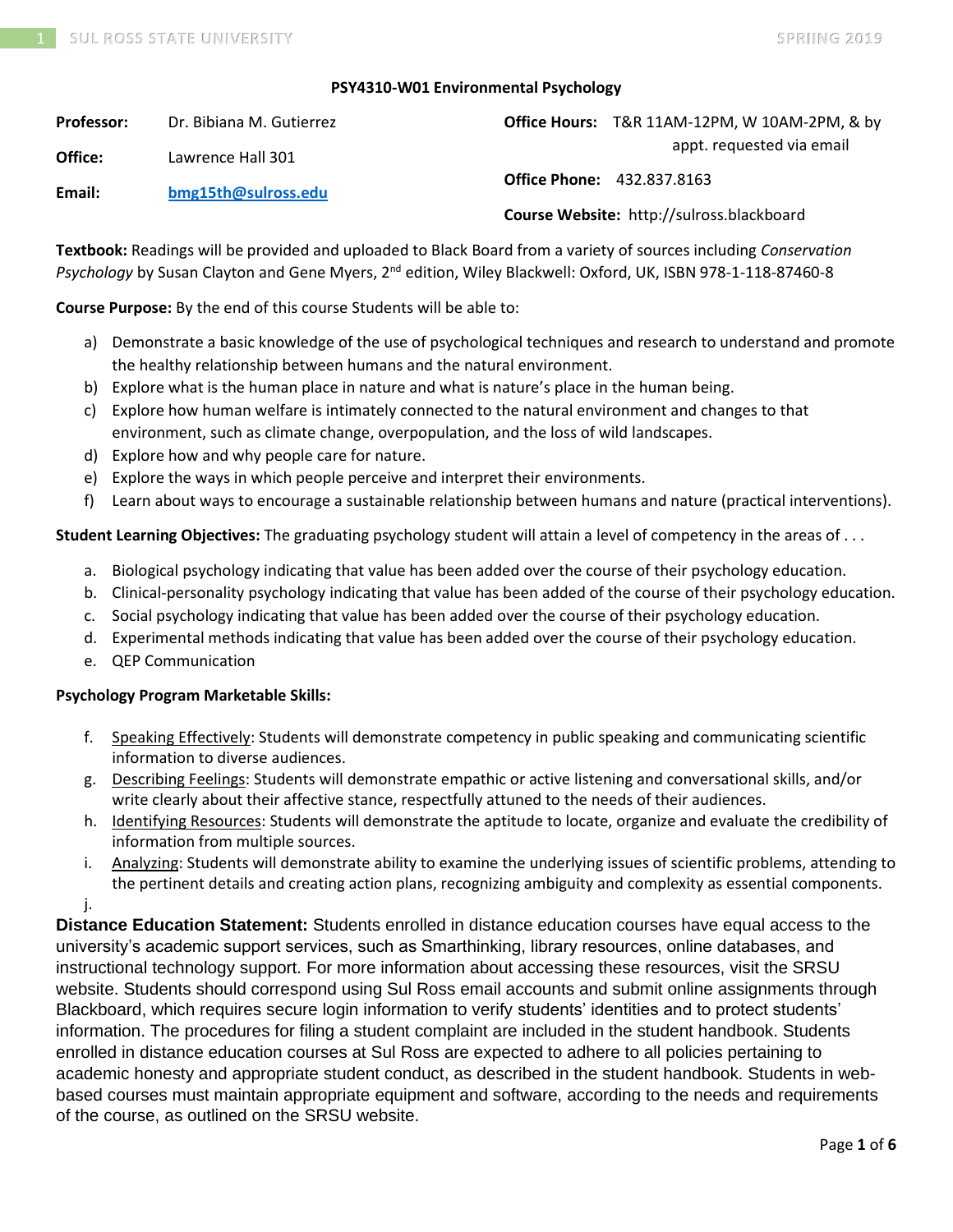#### **COURSE POLICIES:**

#### **1. Participation:**

This is a web-based course, so there are no regular classroom meetings. *However, your active, daily participation in this course is essential and required in order to be successful, including checking email daily, checking for Black Board announcements, staying up with readings and taking exams, as well as research.*

#### 2. **Regular communications with the professor:**

It is essential that you keep me current on your progress and any difficulties you may be having so that I can respond in real time to support your success. The most efficient way of contacting me is the **VIRTUAL OFFICE** on Black Board which gives you instructions depending on the nature of your question. **If you call my phone you must leave a message for me to call you back; I do not answer unknown numbers.**

#### **3. Students with Special Needs:**

Sul Ross State University (SRSU) is committed to equal access in compliance with Americans with Disabilities Act of 1973. It is SRSU policy to provide reasonable accommodations to students with documented disabilities. It is the Student's responsibility to initiate a request. **Please contact Accessibility Services Coordinator, Ferguson Hall (Room 112) at 432.837.8363; mailing address P.O. Box C-171 Sul Ross State University, Alpine, Texas 79832. Students should then contact the instructor as soon as possible to initiate the recommended accommodations.**

#### **4. Religious Observance:**

Any student who is unable to participate in the course for the observance of a religious holy day will be allowed to make-up an exam or complete an assignment scheduled for that day. Arrangements for missing an exam or assignment due to a religious observance must be made with the instructor prior to that absence.

## **5. Course Behaviors - Respect and Disruptions:**

Watch the **VIDEO on NETTIQUETTE** on Black Board. You are encouraged and expected to openly engage in discussions, ask questions, share ideas, and express your thoughts in this web-based course in the same manner as in a face-to-face course. Please treat each other with dignity and respect and avoid disruptive behaviors. You are responsible for knowing what behaviors are acceptable versus unacceptable as referred to in the Student Conduct and Discipline section of the SRSU Student Handbook

[\(http://www.sulross.edu/sites/default/files//sites/default/files/users/docs/stulife/student\\_conduct\\_discipline.p](http://www.sulross.edu/sites/default/files/sites/default/files/users/docs/stulife/student_conduct_discipline.pdf) [df\)](http://www.sulross.edu/sites/default/files/sites/default/files/users/docs/stulife/student_conduct_discipline.pdf).

## **6. Academic Integrity:**

Any instance of academic misconduct such as turning in an identical written assignment for another course without approval, cheating and plagiarizing written assignments, collusion, or misrepresenting facts will be punished to the full extent of the university's disciplinary policy and/or through legal action if indicated. You are responsible for reading the statement on *Academic Honesty* in the SRSU Student Handbook [\(http://www.sulross.edu/sites/default/files//sites/default/files/users/docs/stulife/student\\_conduct\\_discipline.p](http://www.sulross.edu/sites/default/files/sites/default/files/users/docs/stulife/student_conduct_discipline.pdf) [df](http://www.sulross.edu/sites/default/files/sites/default/files/users/docs/stulife/student_conduct_discipline.pdf) ). The faculty considers academic dishonesty to be a serious matter and will act accordingly. Students caught engaging in any form of academic dishonesty will receive no credit for assignments/exams and more severe penalties may be pursued, including but not limited to failing the course.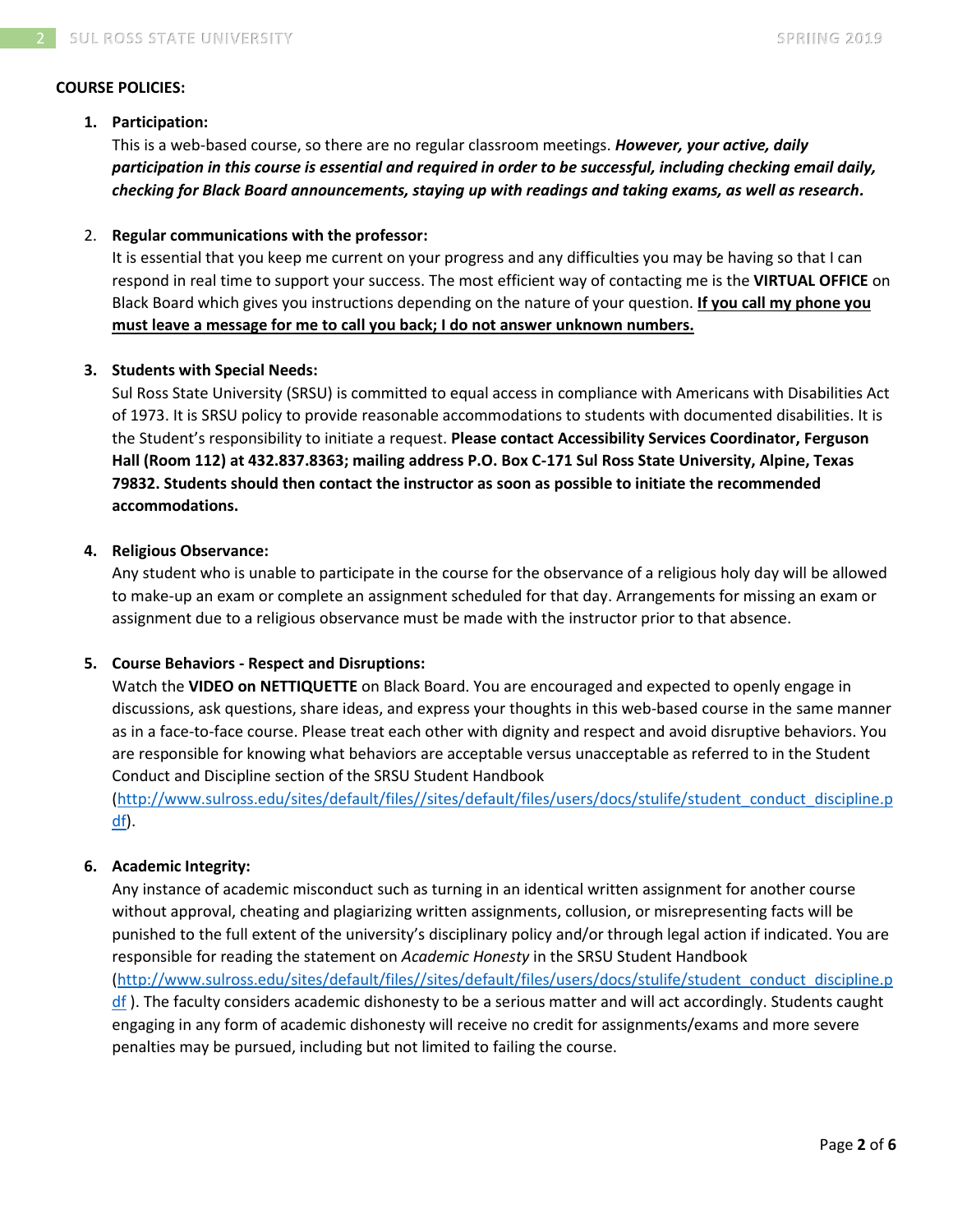## 7. **Communicating with the Professor:**

The best way to contact me is through the **VIRTUAL OFFICE** on Black Board. **GENERAL QUESTIONS** are to be posted to a discussion board for all. For **PERSONAL or PRIVATE ISSUES** email the professor directly at [bmg15th@sulross.edu.](mailto:bmg15th@sulross.edu) I strive to respond as soon as possible. If you do not receive a reply within 24 hours during the work week, please resend your email or call me at 432.386.3223 and leave a message so that I will return your call; I do not answer unknown phone numbers. During weekends there may be a longer delay in my responding.

#### **COURSE REQUIREMENTS:**

- **1. Regular and active Black Board Participation (BBP = 150 points; 10 points/week).** Your individual activity on black board will be recorded via logs maintained by Black Board. It is your responsibility to check your email daily and for any announcements relevant to this course. (This is a subjective judgment on my part regarding the quality of your participation, submitting assignments when due, and posting as required, etc.).
- **2. Complete Sul Ross Sustainability Survey (SSS = 25 points). Submit screen shot of completed survey.**
- **3. Thirteen (13) Weekly Writing Assignments (WWA = 650 total points; 50pts/WWA).** Complete assigned questions over the week's reading assignment.
- *4.* **Discussion Posts (DP = 280 total pts/14 posts; 20pts/post)** (paragraph in the range of 3 4 sentences or more if you wish) of your thoughts, feelings, ideas, and/or reactions to your assigned readings. *These summaries will be posted publicly for all students in the course to view* for the purpose of creating a sense of universality of your experience and enhancing shared learning. It can also be a spring-board to encourage conversations (threads) among students if you wish. *These posting will be monitored by the professor and once posted cannot be deleted.*
- *5.* **Power Point Presentations (PPP = 200 points).** A chapter from the assigned reading will be assigned to you for which you are to develop a power point presentation.

#### **GRADE SCALE:**

#### **90–100 = A; 80 –89 = B; 70–79 = C; 60-69 = D; 0-59 = F**

**\*EXTRA CREDIT**: There is **NO** extra credit offered in this course.

**PLEASE READ:** During the course of this class, Students may have strong emotional/psychological reactions to the course material and/or discussions. If you feel that you are having difficulty with the learning environment, please discuss this with me immediately before continuing the course. Counseling and Accessibility Services [\(http://www.sulross.edu/section/2408/counseling-accessibility-services\)](http://www.sulross.edu/section/2408/counseling-accessibility-services) can provide brief, short-term individual and group counseling or refer you to off-campus providers. You have already paid for these services through your Student Service Fee, whether you use them or not.

# *If you have any issue or concern, I would appreciate you speaking with me first. If you feel we cannot come to a reasonable resolution, know that you can speak with the BASS Department Chair, Dr. Mark Saka (432.837.8157) regarding your concerns.*

*I endeavor to maintain as safe as possible learning environment for all and expect the highest standard of conduct from each one of us and the collective. I welcome constructive feedback in the service of this goal.*

This syllabus is accurate to the best of my ability, but I reserve the right to modify it at any time and will *inform you as soon as possible. If I do make any changes, I aspire to do so for the reasons of student fairness and/or circumstances beyond my control.*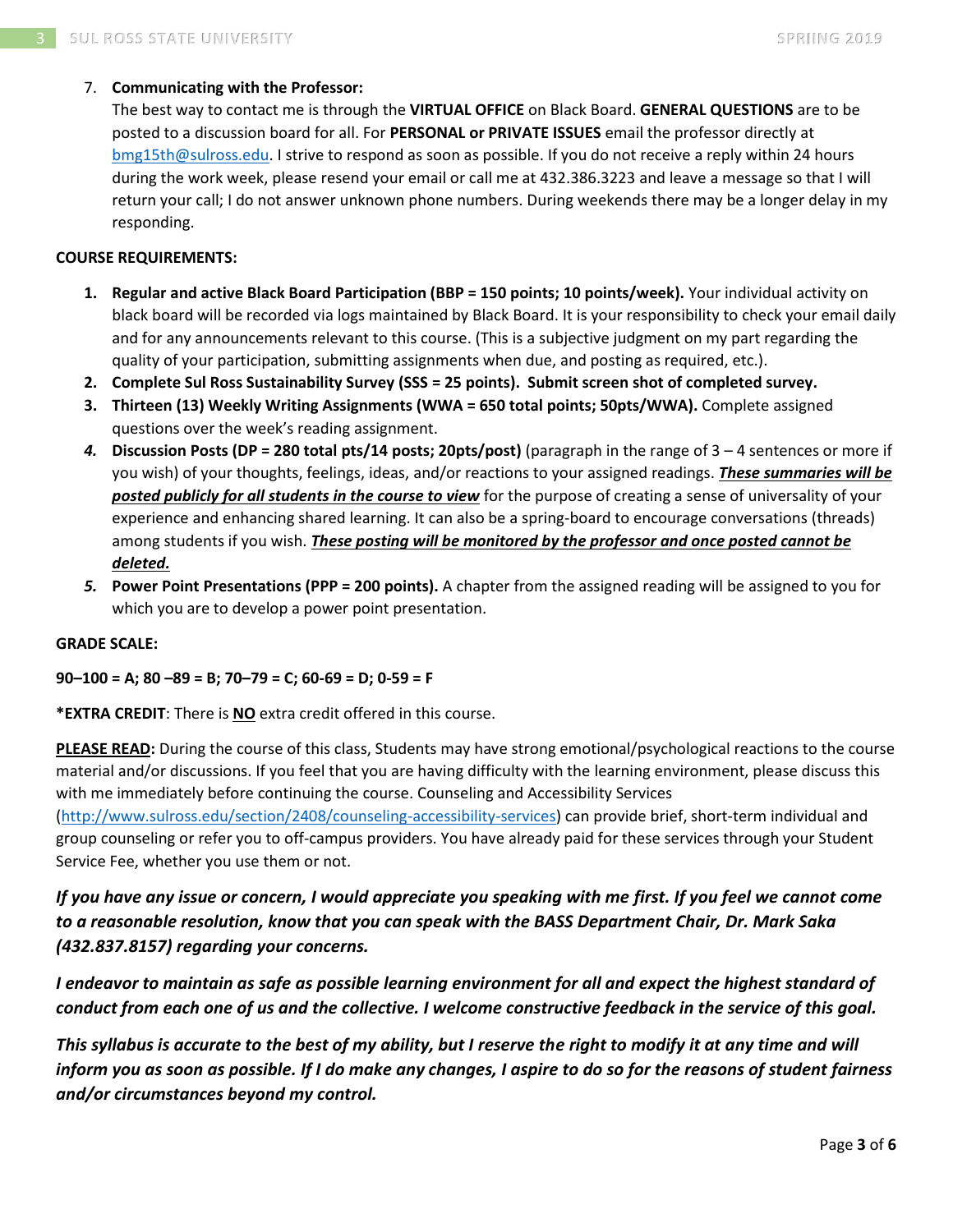# **COURSE SCHEDULE**

| <b>WEEK</b>                   | <b>ASSIGNMENTS &amp; DUE DATES</b>                                                                               |
|-------------------------------|------------------------------------------------------------------------------------------------------------------|
| $T - 1/22/2019$               | First day of class                                                                                               |
| WEEK 1 (1/13 1/19)            | <b>START HERE orientation to BLACK BOARD</b>                                                                     |
|                               | <b>Complete Sul Ross Sustainability Survey</b><br>https://sulross.az1.qualtrics.com/jfe/form/SV_2tzz3k4NcBVB1id) |
| WEEK 2 $(1/20 - 1/26)$        | POST-INTRO Introduce yourself to class (by Monday 1/20 midnight)                                                 |
|                               | READ Chapter 1 Introducing the Field of Conservation Psychology (by Friday 1/24)                                 |
| WEEK 3 $(1/27 - 2/2)$         | Weekly Writing Assignment 1 over Chapter 1 (by Monday 1/27 midnight)                                             |
|                               | <b>POST1</b> over Chapter 1 (by Sunday 2/2 midnight)                                                             |
|                               | READ Chapter 2 (by Friday 1/31)                                                                                  |
| <b>WEEK 4</b> $(2/3 - 2/9)$   | Weekly Writing Assignment 2 over Chapter 2 (by Monday 2/3 midnight)                                              |
|                               | POST2 over Chapter 2 (by Sunday 2/9 midnight)                                                                    |
|                               | <b>READ</b> Chapter 3 (by Friday 2/7)                                                                            |
| WEEK $5(2/10 - 2/16)$         | Weekly Writing Assignment 3 over Chapter 3 (by Monday 2/10 midnight)                                             |
|                               | POST3 over Chapter 3 (by Sunday 2/16 midnight)                                                                   |
|                               | <b>READ</b> Chapter 4 (by Friday 2/14)                                                                           |
| <b>WEEK 6</b> $(2/17 - 2/23)$ | Weekly Writing Assignment 4 over Chapter 4 (by Monday 2/17 midnight)                                             |
|                               | POST4 over Chapter 4 (by Sunday 2/23 midnight)                                                                   |
|                               | READ Chapter 5 (by Friday 2/21)                                                                                  |
| <b>WEEK 7</b> $(2/24 - 3/1)$  | Weekly Writing Assignment 5 over Chapter 5 (by Monday 2/24 midnight)                                             |
|                               | POST5over Chapter 5 (by Sunday 3/1 midnight)                                                                     |
|                               | READ Chapter 6 (by Friday 2/28)                                                                                  |
| <b>WEEK 8</b> $(3/2 - 3/8)$   | Weekly Writing Assignment 6 over Chapter 6 (by Monday 3/2 midnight)                                              |
|                               | POST6 over Chapter 6 (by Sunday 3/8 midnight)                                                                    |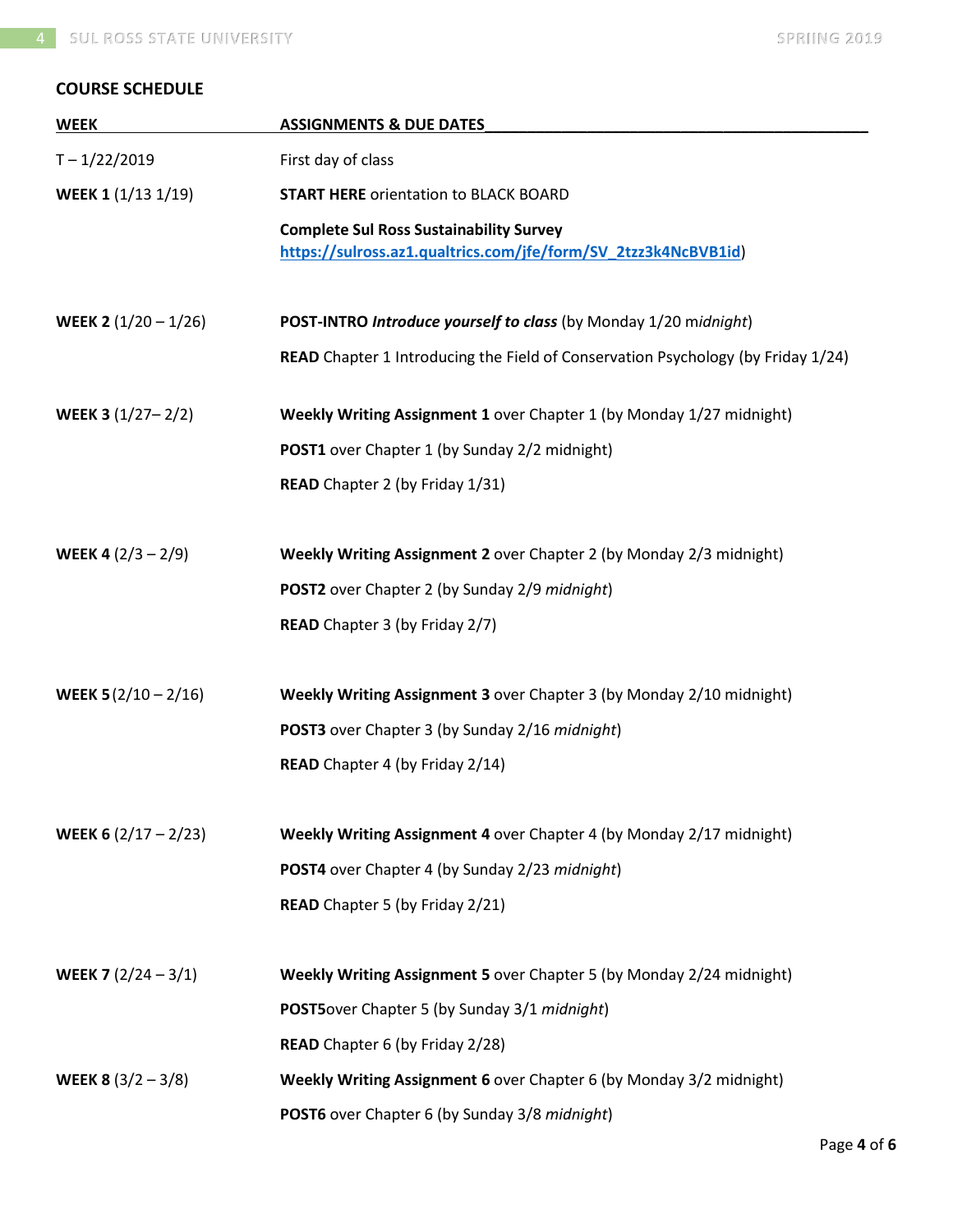## **READ** Chapter 7 (by Friday 3/6)

# *3/9 – 3/15 ~ NO CLASSES SPRING BREAK ~*

| WEEK 9 $(3/16 - 3/22)$  |  | Weekly Writing Assignment 7 over Chapter 7 (by Wednesday 3/16 midnight)      |  |  |
|-------------------------|--|------------------------------------------------------------------------------|--|--|
|                         |  | POST7 over Chapter 7 (by Sunday 3/22 midnight)                               |  |  |
|                         |  | <b>READ</b> Chapter 8 (by Friday 3/20)                                       |  |  |
|                         |  |                                                                              |  |  |
| WEEK 10 $(3/23 - 3/29)$ |  | Weekly Writing Assignment 8 over Chapter 7 (by Wednesday 3/23 midnight)      |  |  |
|                         |  | POST8 over Chapter 8 (by Sunday 3/29 midnight)                               |  |  |
|                         |  | READ Chapter 9 (by Friday 3/27)                                              |  |  |
|                         |  |                                                                              |  |  |
| WEEK 11 $(3/30 - 4/5)$  |  | Weekly Writing Assignment 9 over Chapter 8 (by Wednesday 3/30 midnight)      |  |  |
|                         |  | POST9 over Chapter 9 (by Sunday 4/5 midnight)                                |  |  |
|                         |  | READ Chapter 10 (by Friday 4/3)                                              |  |  |
| $[M - 3/30]$            |  | LAST DAY FOR INSTRUCTOR INITIATED DROP FOR EXCESSIVE ABSENCES]               |  |  |
| $[F - 4/3]$             |  | LAST DAY TO WITHDRAW FROM UNIVERISTY OR TO DROP COURSES WITH A GRADE OF "W"] |  |  |
|                         |  |                                                                              |  |  |
| WEEK 12 $(4/6 - 4/12)$  |  | Weekly Writing Assignment 10 over Chapter 9 (by Monday 4/6 midnight)         |  |  |
|                         |  | POST10 over Chapter 10 (by Sunday 4/12 midnight)                             |  |  |
|                         |  | READ Chapter 11 (by Friday 4/19)                                             |  |  |
|                         |  |                                                                              |  |  |
| WEEK 13 $(4/13 - 4/19)$ |  | Weekly Writing Assignment 11 over Chapter 10 (by Monday 4/13 midnight)       |  |  |
|                         |  | POST11 over Chapter 11 (by Sunday 4/19 midnight)                             |  |  |
|                         |  | READ Chapter 12 (by Friday 4/10)                                             |  |  |
|                         |  |                                                                              |  |  |
| WEEK 14 $(4/20 - 4/26)$ |  | Weekly Writing Assignment 12 over Chapter 11 (by Monday 4/20 midnight)       |  |  |
|                         |  | POST12 over Chapter 12 (by Sunday 4/26 midnight)                             |  |  |
|                         |  | Dead Day (4/30)                                                              |  |  |